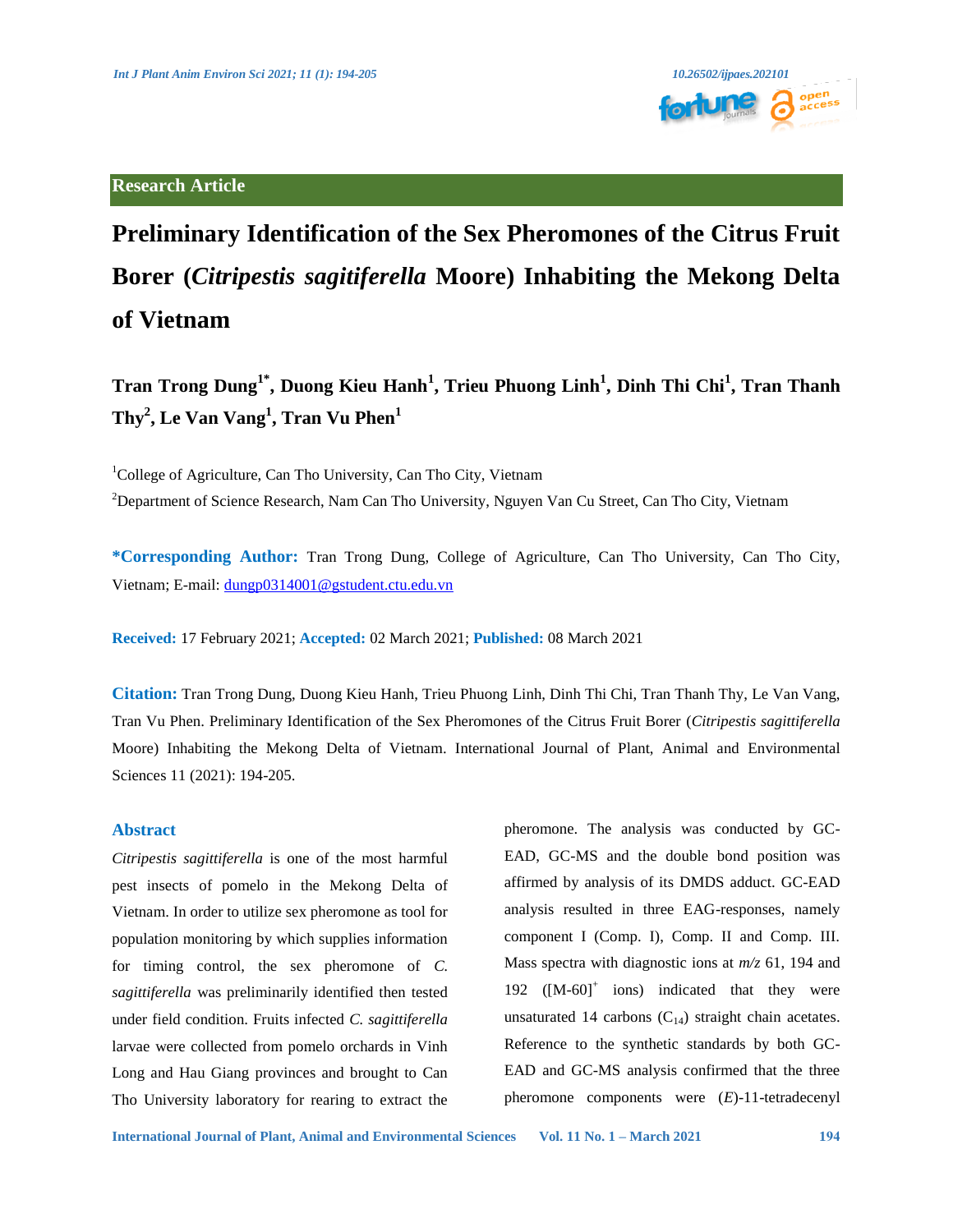acetate (E11-14:OAc), (*Z*)-11-tetradecenyl acetate (Z11-14:OAc) and (9*Z*,11*E*)-9,11-tetradecadienyl acetate (Z9, E11-14:OAc), respectively. Unfortunately, lures prepared from mixtures of synthetic E11-14:OAc, Z11-14:OAc and E9, Z11- 14:OAc at several mixing ratios showed no attraction to *C. sagittiferella* males in field tests.

**Keywords:** *Citripestis sagittiferella;* Sex pheromone; (E)-11-tetracenyl acetate; (Z)-11 tetracenyl acetate; (9Z, 11E)-9,11-tetradecadienyl acetate

#### **1. Introduction**

Pomelo (*Citrus maxima* Merr.; Synonym: *C. grandis*  Osbeck; *C. decumana* L.) is the largest citrus fruit which was native to South-East Asia [1]. In the Mekong Delta of Vietnam, pomelo is growing predominantly on the alluvial soil in provinces locating along "Tien" and "Hau" rivers, the two main branches of the Mekong River that flows on Vietnamese territory before emptying into the East Sea. The planting area of pomelo in the Mekong Delta in 2019 was 31,900 ha, producing 333,800 tons of fruits [Agriculture and Rural Development of Vietnam (MARD) report].

Although being listed as a major pest of citrus fruits in South East Asia in 1993 [2], the citrus fruit borer, *Citripestis sagittiferella* (Lepidoptera: Pyralidae, Phycitinae), was considered as a newly emerging insect pest of pomelo by MARD in 2013. *C. sagittiferella* females lay their eggs on the pock of pomelo fruits, most is at lower half of the fruits. Newly hatching larvae mine and feed inside the fruits, causing consequently fruit loss with the loss ratio could reach to higher than 70% [3]. Moreover, *C. sagittiferella* larvae have also been recorded attacking all other kinds of citrus fruits [4]. Because most of the larval stage of *C. sagittiferella* were shielded by pomelo pock, effective control by sprays of insecticides for this species was difficult to obtain. Many pomelo growers in the Mekong Delta of Vietnam had to spray insecticides at 7- to 10-days intervals during the fruiting stage of the trees to prevent the damage of this species [5]. Since pomelo fruits were eaten freshly and used as a gift for occasions and visits among families, furthermore, to adapt to development of sustainable agriculture, management programs which limited the use of insecticides for control of *C. sagittiferella* are necessary.

Pheromone are cell type special signals used for communication between individuals of the same species [6]. According to Ando and Yamakawa (2011) [7], pheromone was classified as 3 type: Type I, Type II and other Type. Most of pheromone depended on Type I and Type II [8].

Type I mostly belongs to primary alcohol with straight chain 10-18 carbon  $(C_{10} - C_{18})$  with the derivative of acetate and aldehyde. It is the most popular type [8].

Type II includes polyenyl hydrocarbon containing 17-23 carbon with epoxy and ketone functional group.

Besides, there are some cases that contain both Type I and Type II characteristics. According to Yan *et al.*  (2014) [9], pheromone of some species on *Pyraloidae* bring both unsaturated hydrocarbon and epoxy group. According to Kanno *et al.* (2010) [10], pheromone of *Amyelois transitella* have both Type I

**International Journal of Plant, Animal and Environmental Sciences Vol. 11 No. 1 – March 2021 195**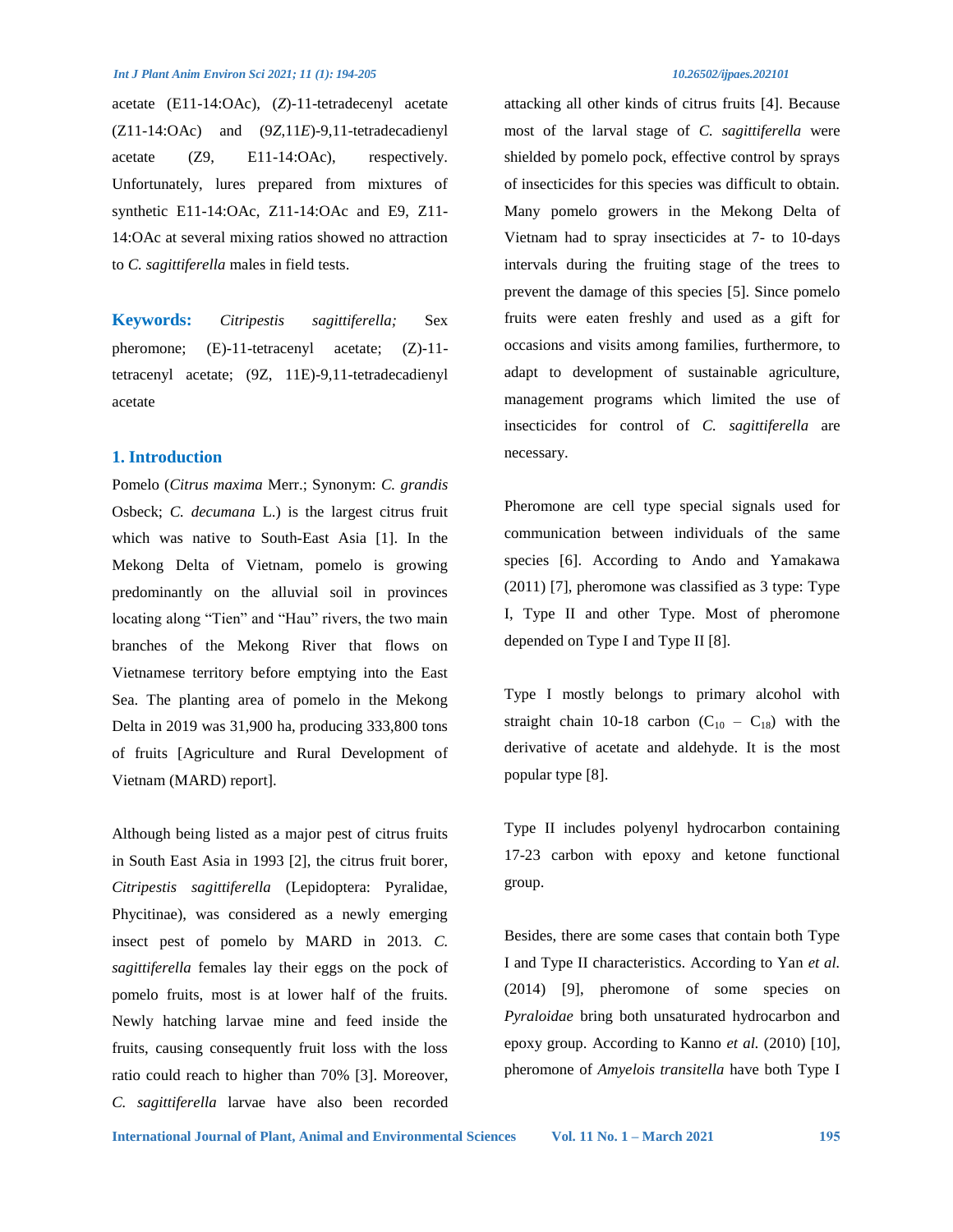(aldehyde, alcohol group) and Type II (epoxy and ketone group).

Pyralidae is one of the two families of Pyraloidea, the third largest supper family in Lepidoptera with more than 16.000 species have been described [11]. As a consequence of comprising of many agricultural pests, researches on sex pheromone identification has been carried on 39 pyralid and 62 crambid species [12], most of which aimed to utilize sex pheromone as tool for pest management. In the Mekong Delta of Vietnam, correlation between number of captured males by pheromone traps and damage ratios which could be used as reference to determine the action threshold for control of the citrus pock caterpillar (*Prays endocarpa*) and the diamond back moth (*Plutella xylostella*) has been reported [13,14].

Until now, there is no published data on sex pheromone of *C. sagittiferela* yet. Moreover, in order to utilize sex pheromone as tool for population monitoring by which supplies information for timing control, the sex pheromone of *C. sagittiferella* inhabiting the Mekong Delta of Vietnam was identified by using GC-EAD and GC-MS analysis.

### **2. Materials and Methods**

#### **2.1 Materials**

**Chemicals:** (E)-11-tetradecen-1-ol (E11-14:OH), (*Z*)-11-tetradecen-1-ol (Z11-14:OH) and (3Z,6Z,9Z)- 3,6,9-Tricosatriene (Z3,Z6,Z9-23:H) were supplied by Shin-Etsu Chemical Company (Japan). Corresponding (*E*)-11-tetradecenyl acetate (E11- 14:OAc) and (*Z*)-11-tetradecenyl acetate (Z11- 14:OAc) were prepared by acetylation of E11-14:OH and Z11-14:OH. 9-Bromo-1-nonanol, (*E*)-2-pentanal, tetracyanoethylene and Sodium bis (trimethylsilyl) amide were purchased from Sigma-Aldrich (America). Dimethoxymethane (DMM), Lithium bromide (LiBr), *p*-tolunenesulfonic acid monohydrate (*p*-TsOH), Triphenylphosphine (PPh<sub>3</sub>), Sodiumsulfate  $(Na_2SO_4)$  were purchased from Wako Chemicals (Japan); silica gel was a product of Kanto Chemical Company (Japan). Solvents including *n*hexane, benzene, ethyl acetate, tetrahydrofuran (THF), acetic anhydride, and pyridine were products of Merck (Germany). Purity of the chemicals (>98%) were checked by a gas chromatography (GC) analysis before using for field tests.

#### **2.2 Methods**

#### *2.2.1 Insects and pheromone extracts*

*Insects:* Pomelo fruits infected *C. sagittiferella* larvae were collected from pomelo orchards in Vinh Long and Hau Giang provinces and brought to Can Tho University (Can Tho city, Vietnam). In laboratory, the *C. sagittiferella* was described and identified by Dung *et al.* (2017) [9] before pheromone extraction. The fruits were placed in plastic trays (480 mm x 392 mm x 215 mm) containing a layer of sterile soil (about 5.0 cm). The trays were covered with cheesecloth and placed in room conditions (around 12L:12D photo regime; 27-30°C). After pupation, each pupa which enclosed in a soil cocoon was placed individually in a small plastic cup. After eclosion, male and female adults were checked by inspecting their abdominal tips. The pheromone glands of 2- or 3-day-old virgin females were excised 2-3 h after sunlight off and soaked in hexane (10 μl/female) for 15 min to extract the pheromone components [15].

*GC-EAD analysis:* Electroantennographic responses (EAG-response) of male antennae to pheromone components in the pheromone gland extracts and synthetic standards were measured by a GC-EAD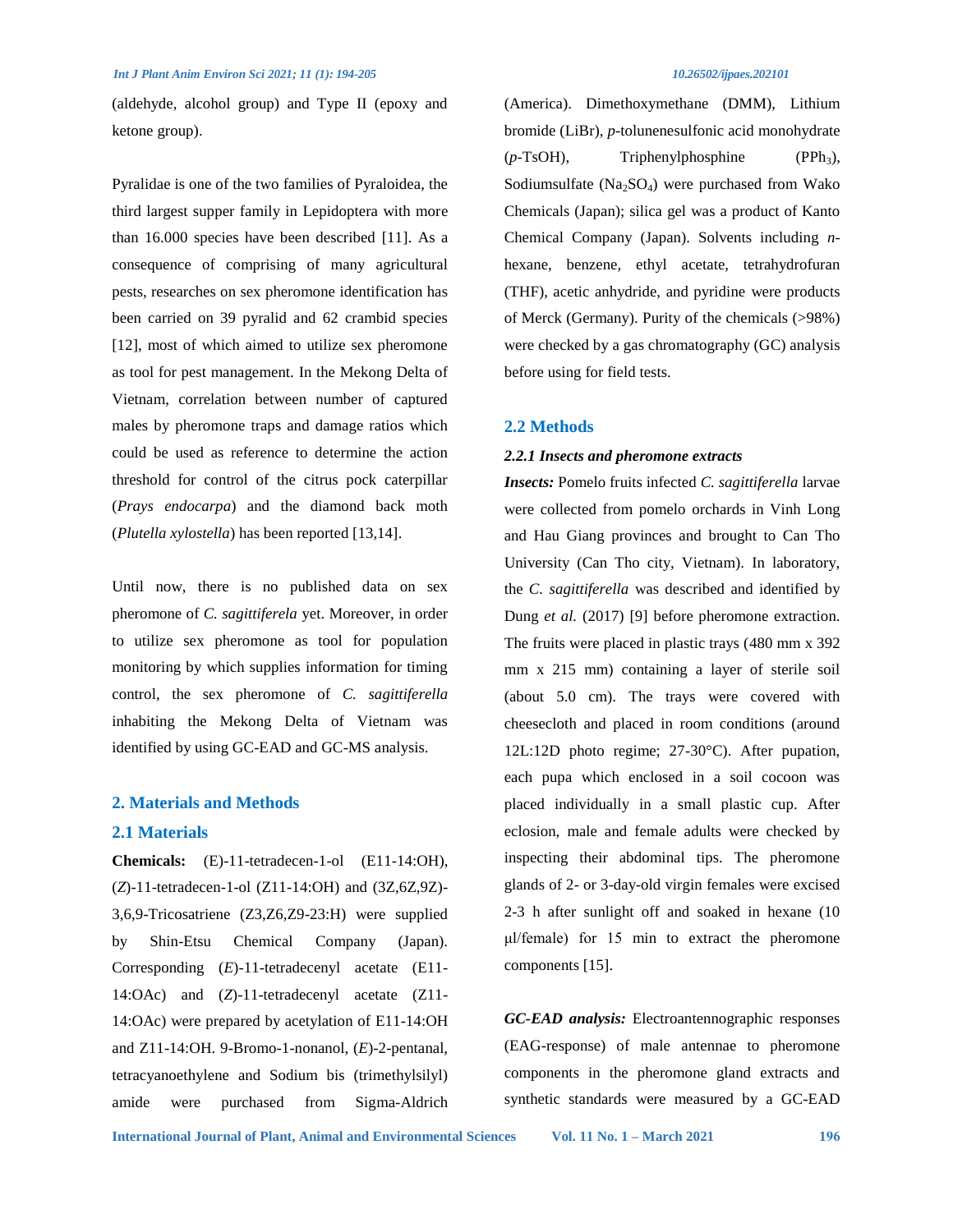system with an HP-5890 Series II gas chromatograph (Hewlett Packard) equipped with a DB-23 capillary column  $(0.25 \text{ mm} \text{ ID}, 30 \text{ m} \text{ length}, 0.25 \text{ \mu m} \text{ film})$ thickness; J & W Scientific, Folsom, CA, USA). The inlet was set up at  $220^{\circ}$ C and splitless mode. An Y connector at near the end of the column split the gas effluent into two lines at a ratio of 1:1 before leading to flame ionization detector (FID) and Electroantennogram detector (EAD) [16]. The program temperature for GC running was maintained at 80°C for 1 min, ramped at 8°C/min to 210°C, and kept at 210°C for 10 min. The EAG activities of synthetic standards were measured under the same GC conditions and analyzed three times on three male antennae.

*GC-MS analysis:* A Hewlett Packard 6900 Series gas chromatograph equipped with a Hewlett Packard 5973 mass selective detector (Agilent Technologies Inc., Palo Alto, CA, USA), a split/splitless injector, and a DB-23 column were used for recording mass spectra of EAG active components in the extracts and synthetic standards. Helium (He) was used as carrier gas at a flow rate of 1.0 mL/min. The GC conditions using for the analysis were set up in the same manner as that for the GC-EAD analysis. The content amount of pheromone components was determined by calculation of peak area on a total ion chromatogram (TIC) using a calibration curve prepared with a synthetic standard. For analysis of DMDS adducts, the HP-5 column (0.25 mm ID, 30 m length, 0.25 μm film thickness; J & W Scientific, Folsom, CA, USA) was used. The temperature program was maintained at 100°C for 1 min and then programmed at 15°C/min to 280°C.

### *DMDS Derivatization of Pheromone Components:*

To determine the double bond position in the

pheromone component, the crude pheromone extract (thirteen female equivalence, 13 FE) was dissolved in 50 μl of dimethydisulfide (DMDS) and 5 μl of iodine solution in diethyl ether (60 mg/ml). The mixture was kept warming at 40°C overnight [17]. After that a 10% sodium thiosulfate solution (0.2 ml) was added and the DMDS adducts were extracted with hexane.

#### **2.3 Field examinations**

Field attraction of the synthetic sex pheromones were examined at pomelo orchards in Vinh Long and Hau Giang provinces where the infested pomelo fruits were collected. The lure was a rubber septum (white rubber, 8 mm OD; Sigma-Aldrich) impregnated with a hexane solution of synthetic compounds. Each lure was placed at the center of a sticky board trap (30×27 cm bottom plate with roof; Takeda Chemical Ind., Ltd., Osaka, Japan), which was hung in pomelo canopy at approximately 1.2 - 1.5 m above the ground and distanced about 25 m far from each other. Traps baited with empty septa were used as a control. The males captured by traps were counted every week. In order to avoid a positional effect, position of traps in each experimental block was randomly changed after counting captured males. The trial was designed as Randomized Completed Block Design (RCBD) with 3 replicates. Each replicate corresponded with 1 pheromone trap. Trial included 5 treatments of E11-14:OAc, Z11-14:OAc; Z9, E11- 14:OAc and T23 (Z3,Z6,Z9-23:H) with different mixing scale. 1 positive check and if 1 virgin female adult and 1 negative check with 10 µl n-hexan were included also.

*Data analysis:* Data obtained in each field test were analyzed by one-way ANOVA, and pairwise comparisons among traps were performed with Tukey-Kramer Test with P-values adjusted for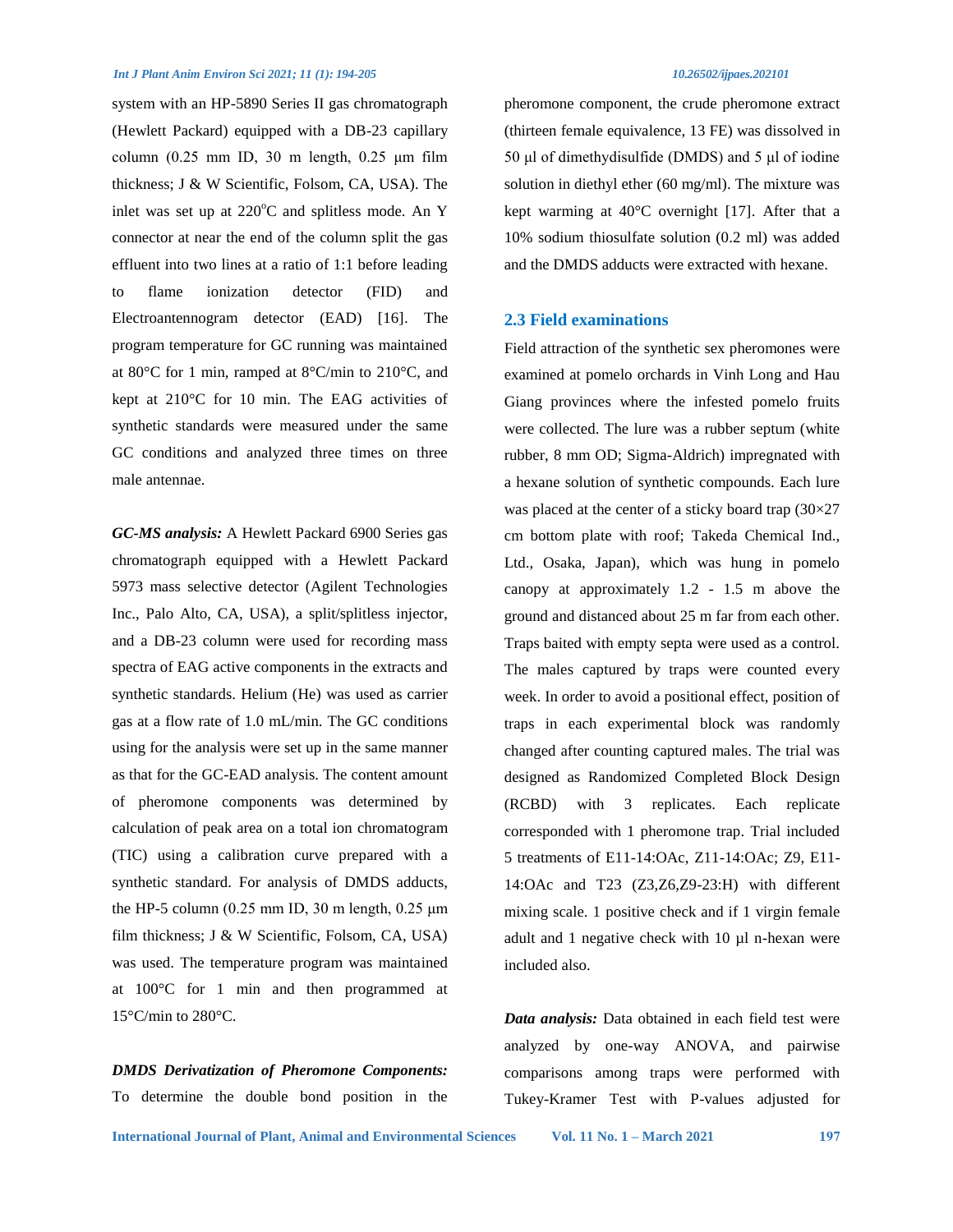multiple comparisons. In order to homogenize the variance, means were transformed by using log  $(x+0.5)$  transformation. Treatments with zero catches were omitted from the ANOVA. All statistical analysis were performed with R version 3.0.1 (R Development Core Team 2015).

### **3. Results**

#### **3.1 GC-EAD analysis**

Figure 1 showed the results of GC-EAD analysis of the pheromone extract and synthetic standards. Citrus fruit borer (CFB) male antenna responded clearly to

three components in the pheromone extract (1 FE), namely component I (Comp. I), Comp. II and Comp. III, at retention times (Rt) of 15.0 min (intensity of response:  $155 \mu V$ ),  $15.20 \text{ min} (81 \mu V)$  and  $16.45 \text{ min}$ (175  $\mu$ V), respectively (Figure 1, lower). Expectedly, GC-EAD analysis of synthetic standards, E11- 14:OAc, Z11-14:OAc and Z9, E11-14:OAc compounds showed the same Rts and EAG-responses from the male antenna as those of the three components in the pheromone extract (Figure 1, upper).



**Figure 1:** GC-EAD analysis of a *C. sagittiferella* female abdominal tip extract and synthetic standards of E11- 14:OAc, Z11-14:OAc and Z9, E11-14:OAc. Rts of natural components coincide with synthetic standards as follows: Comp. I (Rt 15.00 min), Comp. II (Rt 15.20 min) and Comp. III (Rt 16.45 min)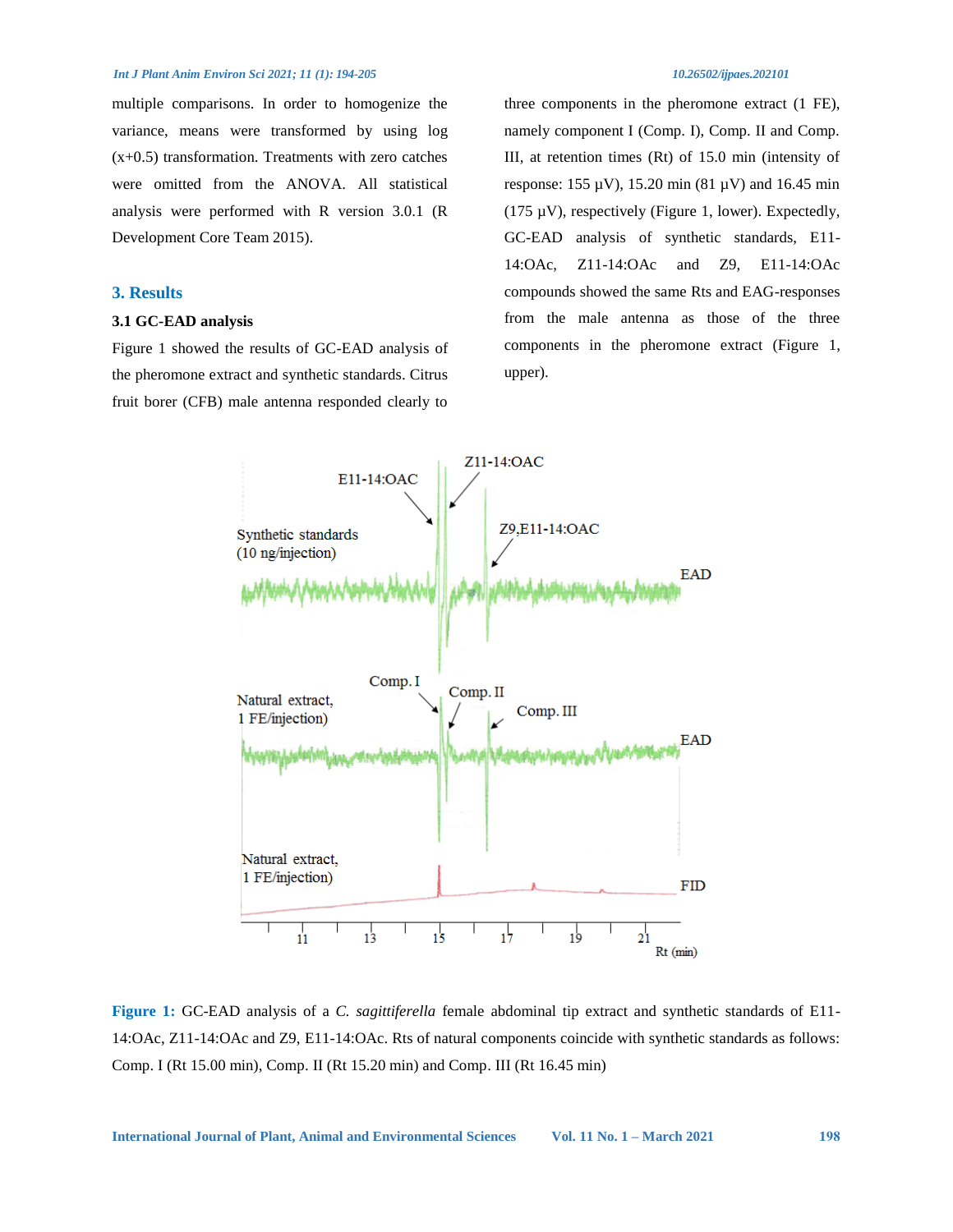#### **3.2. GC-MS analysis**

Although GC-EAD analysis of 1 FE extract obtained strong three EAG-responses (Figure 1), GC-MS analysis of 6 FE detected only Comp. I and Comp. II on the total ion chromatogram (TIC) at Rts of 13.292 min and 13.497 min with a ratio of 99:1, while the peak of Comp. III was not detected (Figure 2A). Trace of the Comp. III was observed on TIC of the analysis of 23 FE extract at Rt 14.867 min (data was not showed). Mass spectrum of the Comp. I was basically similar to that of the Comp. II with diagnostic ions at  $m/z$  61 and 194 ( $[M-60]^+$ ) (Figure 2B and 2C) indicated that they were tetradecenyl acetates [8]. Additionally, with 0.21 min difference in Rts between the two components, while the DB-23 capillary column was used for the analysis, it was suggested that Comp. I and Comp. II were *E-* and *Z*isomers of each other. Comp. III eluted later than Comp. II 1.37 min, its mass spectrum with clear molecular ion  $(M^+)$  at  $m/z$  252, diagnostic ions at  $m/z$ 61 and 192 (ion  $[M-60]^+$ ), two units less than those of Comp. I and Comp. II, revealed a conjugated tetradecadienyl acetate (Figure 2D).



**Figure 2:** GC-MS analysis of a *C. sagittiferella* extract (6 FE). (A) Total ion chromatogram (TIC), (B) mass spectrum of Comp. I (E11-14:OAc, Rt 13.292 min), (C) mass spectrum of Comp. II (Z11-14:OAc, Rt 13.497 min) and (D) mass spectrum of Comp. III (Z9, E11-14:OAc, Rt 14.867 min)

The double bond position in Comp. I was determined by GC-MS analysis of its DMDS derivative and the result was showed in the Figure 3. Mass spectrum of the adduct (at Rt 31.12 min on TIC, Figure 3A) with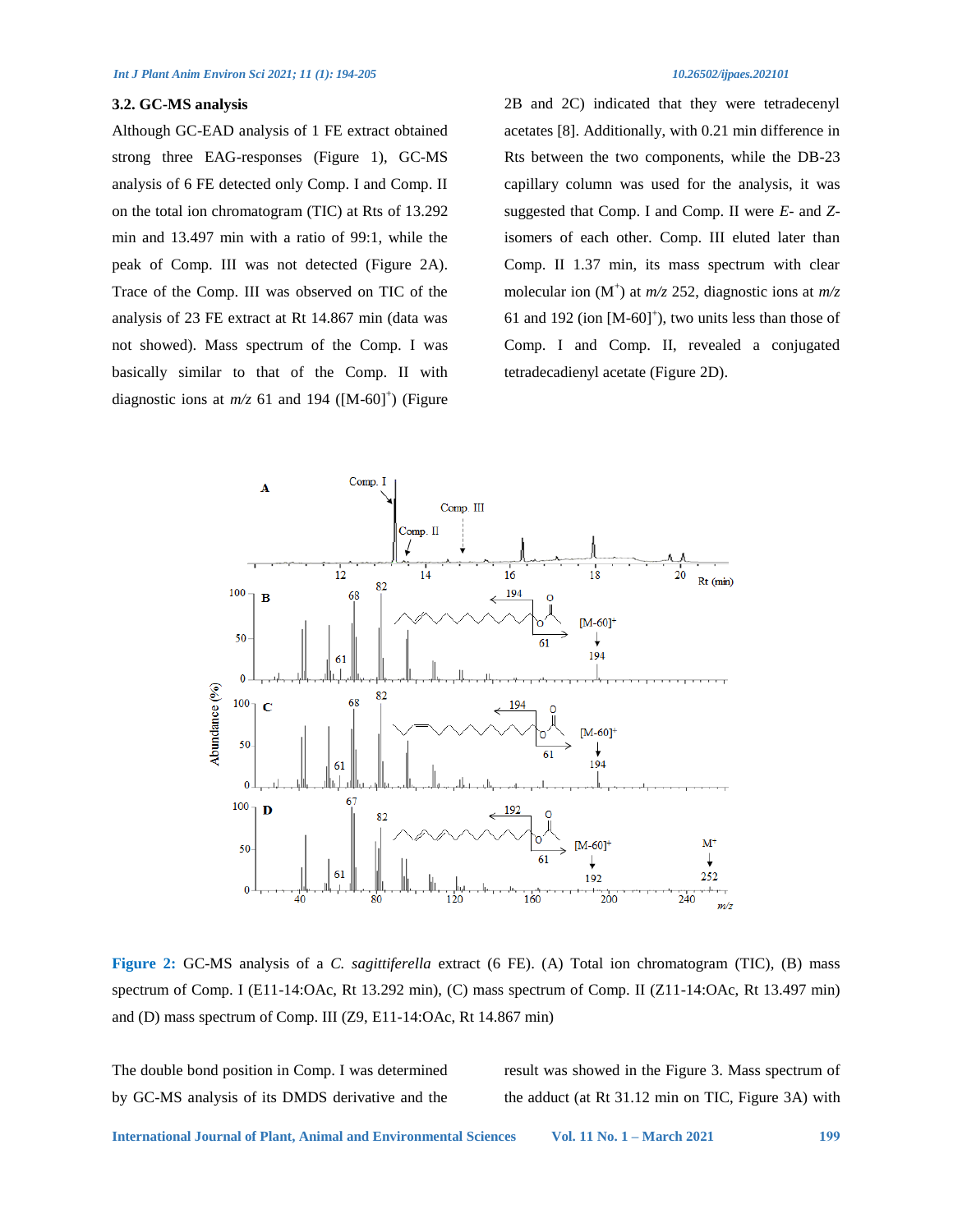the  $M^+$  ion at  $m/z$  348 and two fragmentary ions at *m/z* 259 and 89 (Figure 3B) affirmed that the double

bond position of the Comp. I was at the carbon  $11<sup>th</sup>$  $(C_{11})$ .



**Figure 3:** GC-MS analysis of the crude pheromone extract (13 FE) treated with DMDS. (A) Total ion chromatogram (TIC), (B) mass spectrum of the DMDS adduct of Comp. I (Rt 31.12 min).

Since Comp. I was identified as E11-14:OAc, Comp. II and Comp. III were consecutively interpreted to be Z11-14:OAc and Z9, E11-14:OAc. Expectedly, Rts and mass spectra of Comp. I, Comp. II and Comp. III coincided well with those of synthetic E11-14:OAc, Z11-14:OAc and Z9, E11-14:OAc, respectively. Result of titer experiment showed that content of E11-14:OAc in a female extract was about 7 ng.

#### **3.3 Field attraction of** *C. sagittiferella* **males**

Tests for examination of the field attraction by synthetic lures were carried out at pomelo orchards in Hau Giang and Vinh Long provinces where *C. sagittiferella* larvae were collected. Unexpectedly, only one CFB male was captured in one test, the other test captured no CFB male (Table 1).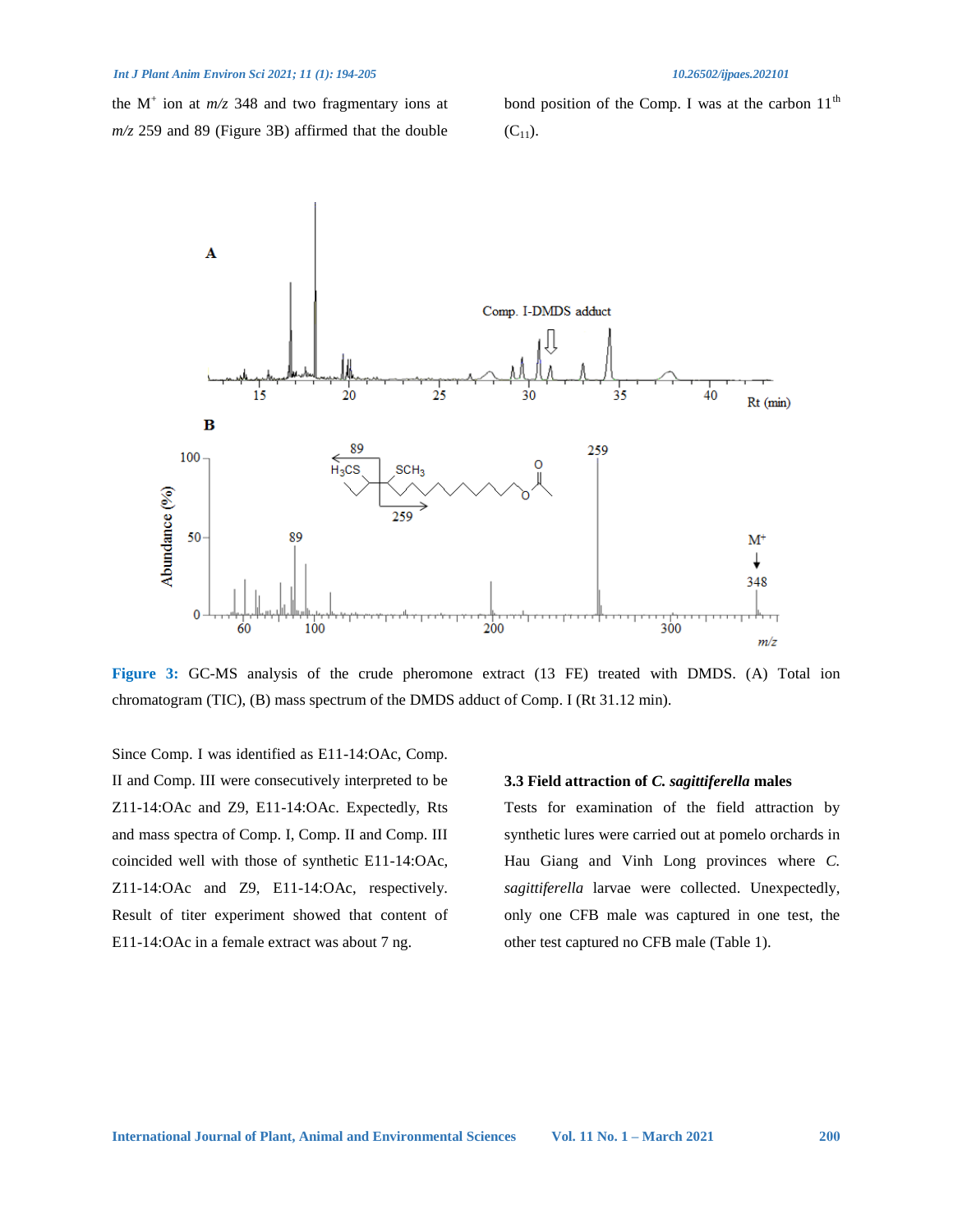**Table 1:** Field examinations for synthetic pheromone lures of *C. sagittiferella* at pomelo orchrads in Hau Giang and Vinh Long provinces. Test -1 was conducted at Tan Phu Thanh village, Chau Thanh A district, Hau Giang province from 8<sup>th</sup> - 29<sup>th</sup> April 2018; Test -2 was conducted at My Hoa village, Binh Minh district, Vinh Long province from  $14<sup>th</sup>$  June –  $5<sup>th</sup>$  July 2018

| Lure component (mg/septum)   |                  |                  |         | Captured male/week |
|------------------------------|------------------|------------------|---------|--------------------|
| E11-14:OAc                   | Z11-14:OAc       | Z9,E11-14:OAc    | T23     |                    |
| $Test-1$                     |                  |                  |         |                    |
| $\mathbf{0}$                 | 0.0              | 0.5              |         | $\boldsymbol{0}$   |
| 0.5                          | 0.0              | $\mathbf{0}$     |         | $\boldsymbol{0}$   |
| 0.5                          | 0.05             | $\boldsymbol{0}$ |         | $\mathbf{0}$       |
| 0.5                          | 0.05             | 0.05             |         | $\boldsymbol{0}$   |
| 0.5                          | $\mathbf{0}$     | 0.05             |         | $\mathbf{0}$       |
| $\boldsymbol{0}$             | $\boldsymbol{0}$ | $\boldsymbol{0}$ |         | $\boldsymbol{0}$   |
| 1 virgin female              |                  |                  |         | $\boldsymbol{0}$   |
| $Tes-2$                      |                  |                  |         |                    |
| $\mathbf{0}$                 | $0.0\,$          | 0.5              | 0.05    | $\boldsymbol{0}$   |
| 0.5                          | $0.0\,$          | $\boldsymbol{0}$ | 0.05    | $\boldsymbol{0}$   |
| 0.5                          | 0.05             | $\boldsymbol{0}$ | 0.05    | 1                  |
| 0.5                          | 0.05             | $0.05\,$         | 0.05    | $\boldsymbol{0}$   |
| 0.5                          | $\boldsymbol{0}$ | 0.05             | $0.0\,$ | $\boldsymbol{0}$   |
| $\mathbf{0}$                 | $\mathbf{0}$     | $\mathbf{0}$     | $0.0\,$ | $\overline{0}$     |
| $\overline{1}$ virgin female |                  |                  |         | $\boldsymbol{0}$   |

Lures prepared with synthetic E11-14:OAc or Z9, E11-14:OAc as major components showed no attraction to *C. sagittiferella* males in field. According to Dung *et al.* (2017) [5], *C. sagittiferella*  was very popular in this location (frequency of occurrence was more than 50%). Moreover, the result from virgin female treatment showed no attraction also. The mating mechanism of insect is very complicated [18]. This is the strain of many consecutive and interactive behaviors such as finding the location of female, coupling…[19]. According to Deisig *et al.* (2014) [20], excreted pheromone from female adult must contact and correlate with some

component on the hosted plant to form some compounds which attract the male adult. Similarly, sex pheromone of *Cestsia flavipes* showed some similar result as contacting the leaf and branch tissue of hosted plant to amplify the attraction, then to attract the male adult [21]. According to Romero *et al.* (2014) [22], before mating, one of the most important behaviors of *Dalbulus maidis* are to move for a distance and to clap the wings. However, in this trial, the *C. sagittiferella* female was locked up in the small cage with the roof. It was therefore proposed that the cage did not fully imitate some essential condition (if any) for mating behavior under natural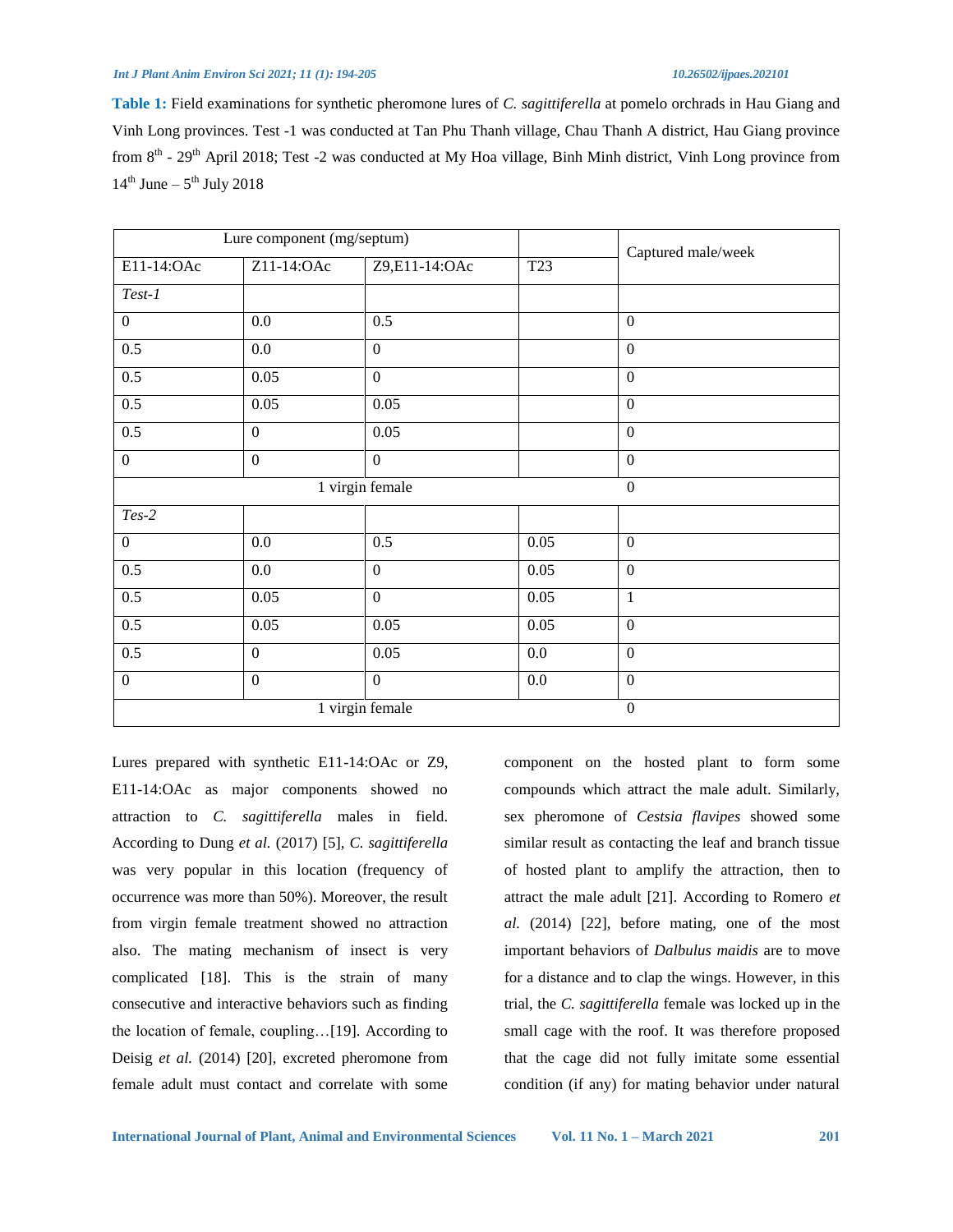condition. Thus, it may lead to low attraction of sex pheromone from virgin female on this trial.

#### **4. Discussion**

The sex pheromone of *C. sagittiferella* was preliminarily identified by using GC-EAD and GC-MS analysis. Although, double bond position was affirmed only for the Comp. I by DMDS derivative experiment due to low content of the other pheromone components, by reference to GC-EAD and GC-MS analysis of synthetic standards, the sex pheromone of *C. sagittiferella* was identified as a composition of E11-14:OAc, Z11-14:OAc and Z9, E11-14:OAc at a ratio of 99:1:trace, respectively.

Pyralidae is one of the two families of Pyraloidea with about 5.000 described species [11]. To date, sex pheromones from 39 pyralid species have been identified [12]. Most of the pheromone components were unsaturated straight chain compounds with a terminal functional group (Type I pheromone). In that, Z9, E11-14:OAc was identified as the major pheromone component of *Dioryctria abietella*, *D. abietivorella* and *D. mendacella* [23-25] while E11- 14:OAc and Z11-14:OAc were pheromone components of *Etiella behrii* and *E. zinckenella* [26,27]. Sex pheromones of *C. sagittiferella* was a new identification.

Field attraction of *C. sagittiferella* by synthetic lures was tested at pomelo orchards where *C. sagittiferella* larvae were collected. Unexpectedly, lures prepared with synthetic E11-14:OAc or Z9, E11-14:OAc as major components showed no attraction to *C. sagittiferella* males in field (Table 1, Test 1). Moreover, addition of (3*Z*,6*Z*,9*Z*)-3,6,9-tricosatriene (Z3,Z6,Z9-23:H) compound as a minor component into the lures did not support the attraction (Table 1, Test 2). Sex pheromones from 36 species in Phycitinae have been identified. In most of cases, field examination of the synthetic pheromones often resulted in weak attractiveness. Since the study of Cabrera *et al.* (2001) [28] on the sex pheromone of *Neoleucinodes elegantalis*, hybrid pheromones which comprised of Type I component(s) and a polyunsaturated hydrocarbon (Type II component) have been reported for 14 species in Pyraloidea. While Z3,Z6,Z9-23:H is a common Type II component of crambid species, (Z,Z,Z,Z,Z)- 3,6,9,12,15-tricosapentaene (Z3,Z6,Z9,Z12,Z15- 23:H) and  $(Z, Z, Z, Z, Z, Z)$ -3,6,9,12,15pentacosapentaene (Z3,Z6,Z9,Z12,Z15-25:H) were recorded as active pheromone components of 7 pyralid species including *Amyelois transitella* and *Pyralis farinalis* [29], *Dioryctria abietella* [30], *D. abietivorella* [31], *D. amatella* [32], *D. mendacella* [25], *Orthaga achatina* [33]. A future study would clarify whether *C. sagittiferella* females produce Type II components by a detailed analysis of extracts of not only pheromone glands but also body surfaces, in addition to test of their role in field attraction of *C. sagittiferella* in the Mekong Delta of Vietnam.

### **Acknowledgement**

This study is funded in part by the Can Tho University Improvement Project VN14-P6, supported by a Japanese Official Development Assistance (ODA) loan.

#### **References**

- 1. Morton JF. Pummelo. In: Fruits of warm climates. Florida Flair Books, Miami (1987): 147-151.
- 2. Waterhouse DF. The major arthropod pests and weeds of agriculture in Southeast Asia: distribution, importance and origin (1993).

**International Journal of Plant, Animal and Environmental Sciences Vol. 11 No. 1 – March 2021 202**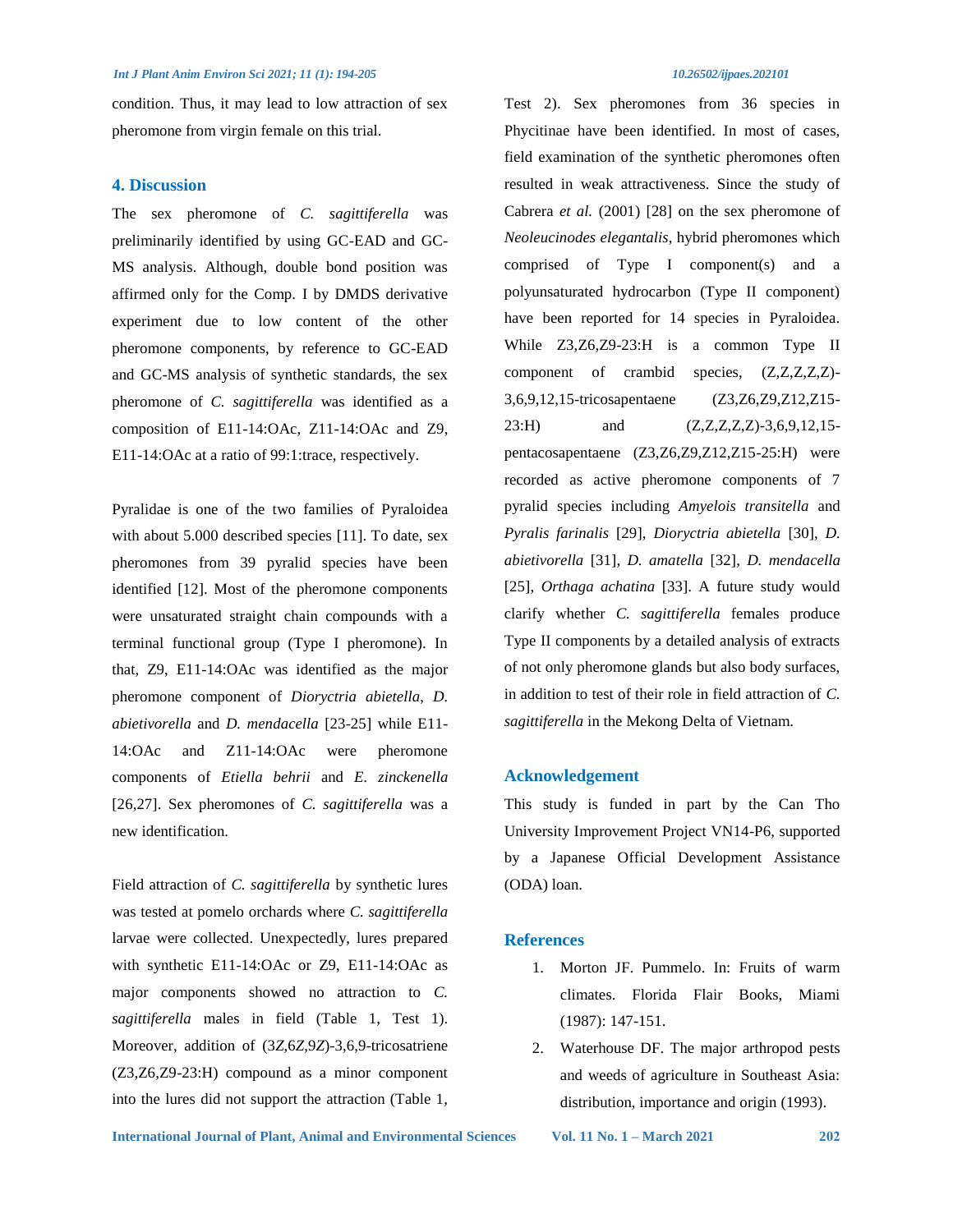- 3. Quan VB, Vu LH, You TV. Current Situation, Consequences and Prevention Measures Citripestis sagittiferella (Lepidoptera: Pyralidae) at The Book District, Soc Trang Province. Science Journal of Can Tho University (2014): 142- 148.
- 4. Cuc NTT. Insects and mites damaging fruit trees and their natural enemies in Vietnam. Can Tho University Publisher (2015): 623pages (in Vietnamese).
- 5. Dung TT, Pham TV, Le Van Vang CN, et al. Harm situation, morphological and biological characteristics of the pomelo fruit borer Citripestis sagittiferalis in the Mekong Delta. Science Journal of Can Tho University (2017): 64-69.
- 6. Jeong PY, Jung M, Yim YH, et al. Chemical structure and biological activity of the Caenorhabditis elegans dauer-inducing pheromone. Nature 433 (2005): 541-545.
- 7. Ando T, Yamakawa R. Analysis of lepidopteran sex pheromones by mass spectrometry. TrAC Trends in Analytical Chemistry 30 (2011): 990-1002.
- 8. Ando T, Inomata SI, Yamamoto M. Lepidopteran sex pheromones. The Chemistry of Pheromones and Other Semiochemicals I (2004): 51-96.
- 9. Yan Q, Khanh CN, Naka H, et al. Reexamination of the female sex pheromone of the sweet potato vine borer moth: identification and field evaluation of a tricosatriene. Journal of Chemical Ecology 40 (2014): 590-598.
- 10. Kanno H, Kuenen LP, Klingler KA, et al. Attractiveness of a four-component pheromone blend to male navel orangeworm

moths. Journal of Chemical Ecology 36 (2010): 584-591.

- 11. Solis M. Phylogenetic studies and modern classification of the Pyraloidea (Lepidoptera). Revista Colombiana de Entomología 33 (2007): 1-8.
- 12. Ando, T. and M. Yamamoto. Internet database: [https://lepipheromone.sakura.ne.jp/pdb\\_top.](https://lepipheromone.sakura.ne.jp/pdb_top.html)

[html](https://lepipheromone.sakura.ne.jp/pdb_top.html) (2020).

- 13. Chau NQ, Pham KS. Monitoring population dynamics of the citrus pock caterpillar (Prays endocarpa) by sex pheromone traps in the Mekong Delta of Vietnam. Can Tho University Journal of Science 54 (2018): 35- 39.
- 14. Chi DT, Khanh CNQ, Nghia HT, et al. Correlation between Numbers of Captured Males by Sex Pheromone Trap and Damage Ratio of the Diamond Back moth (*Plutella xylostella)* in Cruciferous Vegetable Fields. Journal of Plant Protection 282 (2019): 23- 31 (in Vietnamese).
- 15. Thuy HN, Khanh CN, Son PK, et al. Sex pheromones of three citrus leafrollers, Archips atrolucens, Adoxophyes privatana, and Homona sp., inhabiting the Mekong Delta of Vietnam. Journal of Chemical Ecology 39 (2013): 783-789.
- 16. Inomata SI, Kinjo M, Komai F, et al. Sex pheromones of five olethreutine species (Lepidoptera: Tortricidae) associated with the seedlings and fruits of mangrove plants in the Ryukyu Islands, Japan: identification and field evaluation. Journal of Chemical Ecology 31 (2005): 859-878.
- 17. Buser HR, Arn H, Guerin P, et al. Determination of double bond position in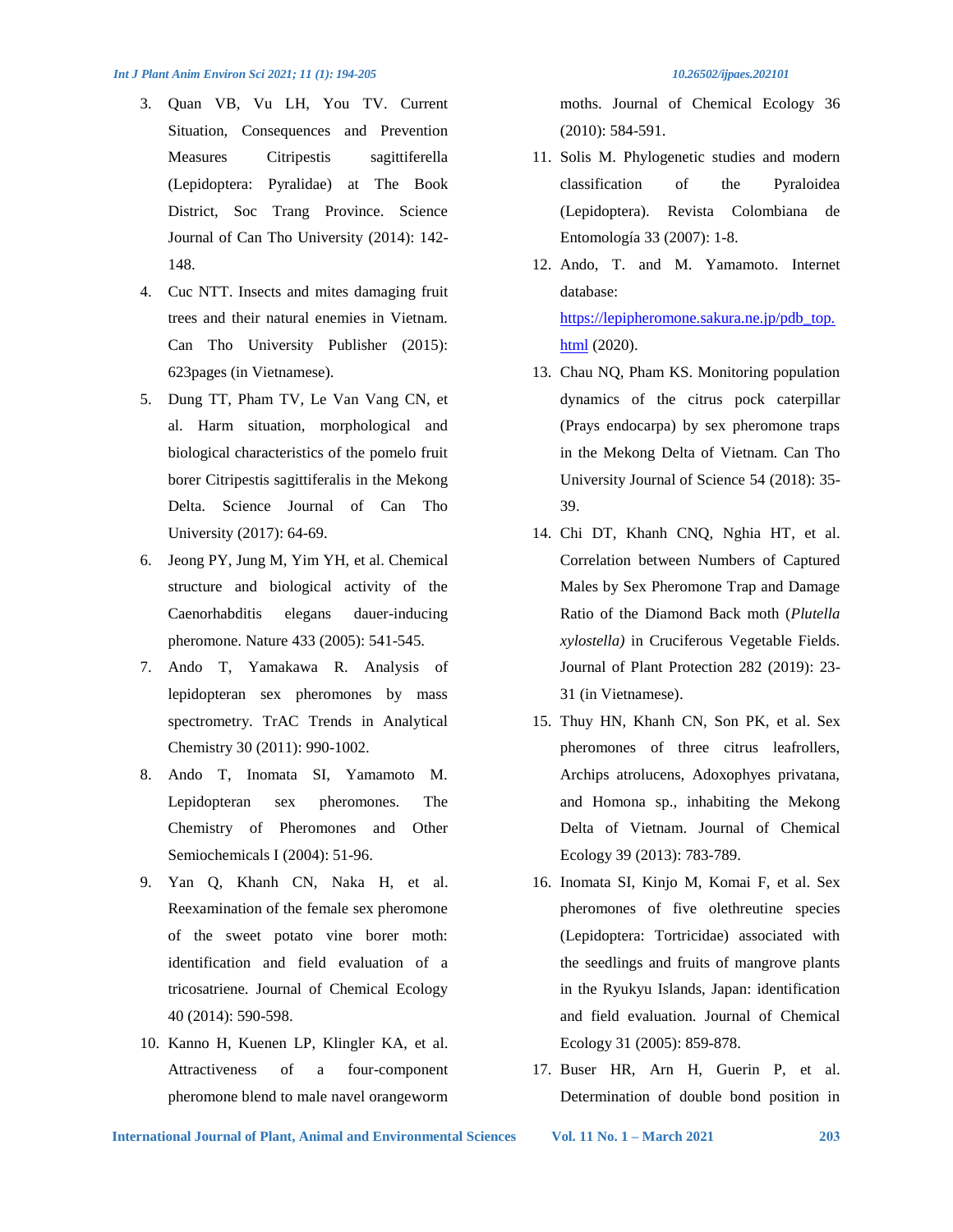mono-unsaturated acetates by mass spectrometry of dimethyl disulfide adducts. Analytical Chemistry 55 (1983): 818-822.

- 18. Xu P, Hooper AM, Pickett JA, et al. Specificity determinants of the silkworm moth sex pheromone. PloS One 7 (2012): e44190.
- 19. Jervis MA, editor. Insects as natural enemies: a practical perspective. Springer Science & Business Media (2007).
- 20. Deisig N, Dupuy F, Anton S, et al. Responses to pheromones in a complex odor world: sensory processing and behavior. Insects 5 (2014): 399-422.
- 21. Joyce AL, White WH, Medina RF. Host plants impact courtship vibration transmission and mating success of a parasitoid wasp, Cotesia flavipes (Hymenoptera: Braconidae). Evolutionary Ecology 28 (2014): 361-372.
- 22. Ramirez-Romero R, Perez-Ascencio D, Garibay-Benítez D. Courtship behavior of the corn leafhopper Dalbulus maidis (DeLong & Wolcott)(Hemiptera: Cicadellidae). Journal of Insect Behavior 27 (2014): 804-815.
- 23. Löfstedt C, Van der Pers JN, Löfqvist J, et al. Sex pheromone of the cone pyralid Dioryctria abietella. Entomologia Experimentalis et Applicata 34 (1983): 20- 26.
- 24. Millar JG, Grant GG, McElfresh JS, et al. (3 Z, 6 Z, 9 Z, 12 Z, 15 Z)-Pentacosapentaene, a key pheromone component of the fir coneworm moth, Dioryctria abietivorella. Journal of Chemical Ecology 31 (2005): 1229-1234.
- 25. Hall DR, Farman D, Domínguez JC, et al. Female sex pheromone of the cone moth, Dioryctria mendacella: investigation of synergism between Type I and Type II pheromone components. Journal of Chemical Ecology 43 (2017): 433-442.
- 26. Wakamura S, Hattori M, Igita K, et al. Sex pheromone of Etiella behrii, a pod borer of soybean in Indonesia: identification and field attraction. Entomologia Experimentalis et Applicata 91 (1999): 413-420.
- 27. Tabata J, Yokosuka T, Hattori M, et al. Sex attractant pheromone of the limabean pod borer, Etiella zinckenella (Treitschke)(Lepidoptera: Pyralidae), in Japan. Applied Entomology and Zoology 43 (2008): 351-358.
- 28. Cabrera A, Eiras AE, Gries G, et al. Sex pheromone of tomato fruit borer, Neoleucinodes elegantalis. Journal of Chemical Ecology 27 (2001): 2097-2107.
- 29. Leal WS, Parra-Pedrazzoli AL, Kaissling KE, et al. Unusual pheromone chemistry in the navel orangeworm: novel sex attractants and a behavioral antagonist. Naturwissenschaften 92 (2005): 139-146.
- 30. Löfstedt C, Svensson GP, Jirle EV, et al. (3Z, 6Z, 9Z, 12Z, 15Z)‐pentacosapentaene and (9Z, 11E)‐tetradecadienyl acetate: sex pheromone of the spruce coneworm Dioryctria abietella (Lepidoptera: Pyralidae). Journal of Applied Entomology 136 (2012): 70-78.
- 31. Strong WB, Millar JG, Grant GG, et al. Optimization of pheromone lure and trap design for monitoring the fir coneworm, Dioryctria abietivorella. Entomologia